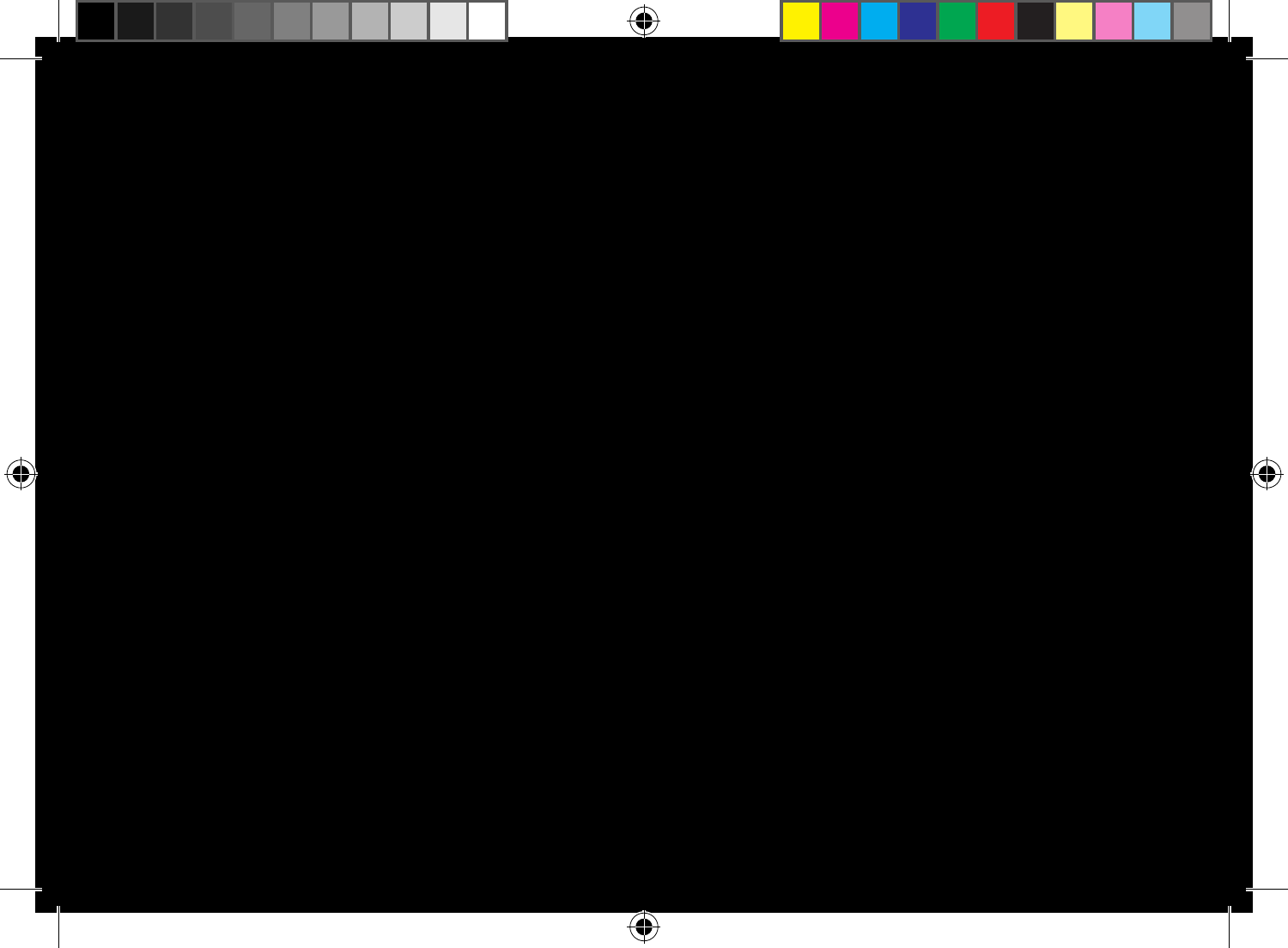### **Limited Warranty.**

Dear Customer,

Congratulations on the purchase of a Technogel® Travel Support. This Limited Warranty provides you with detailed information on the warranty terms and conditions along with instructions for the correct use of the purchased item. For this reason, we invite you to carefully read the following product information and to keep this booklet for future reference.

The preservation of the quality and efficiency of the pillow requires following a few simple rules of correct use and care, which you will find in this booklet.

All Technogel<sup>®</sup> Travel Supports and covers are covered by a 2-year limited warranty against defects in materials or workmanship starting from the date of purchase. This Limited Warranty applies, subject to normal wear and tear, when the products are used as intended following all Technogel instructions and requirements. The Limited Warranty can be extended up to 1 additional year, with the exclusion of the textile covers, for a total of 3 years, by registering, within 3 months from the date of purchase, to the website www.technogelworld.com in the Limited Warranty dedicated section, which you will find in the home page. All claims under this Limited Warranty must be accompanied by the original receipt of purchase indicating date of purchase, and name of the retailer and delivery of the pillow to the retailer.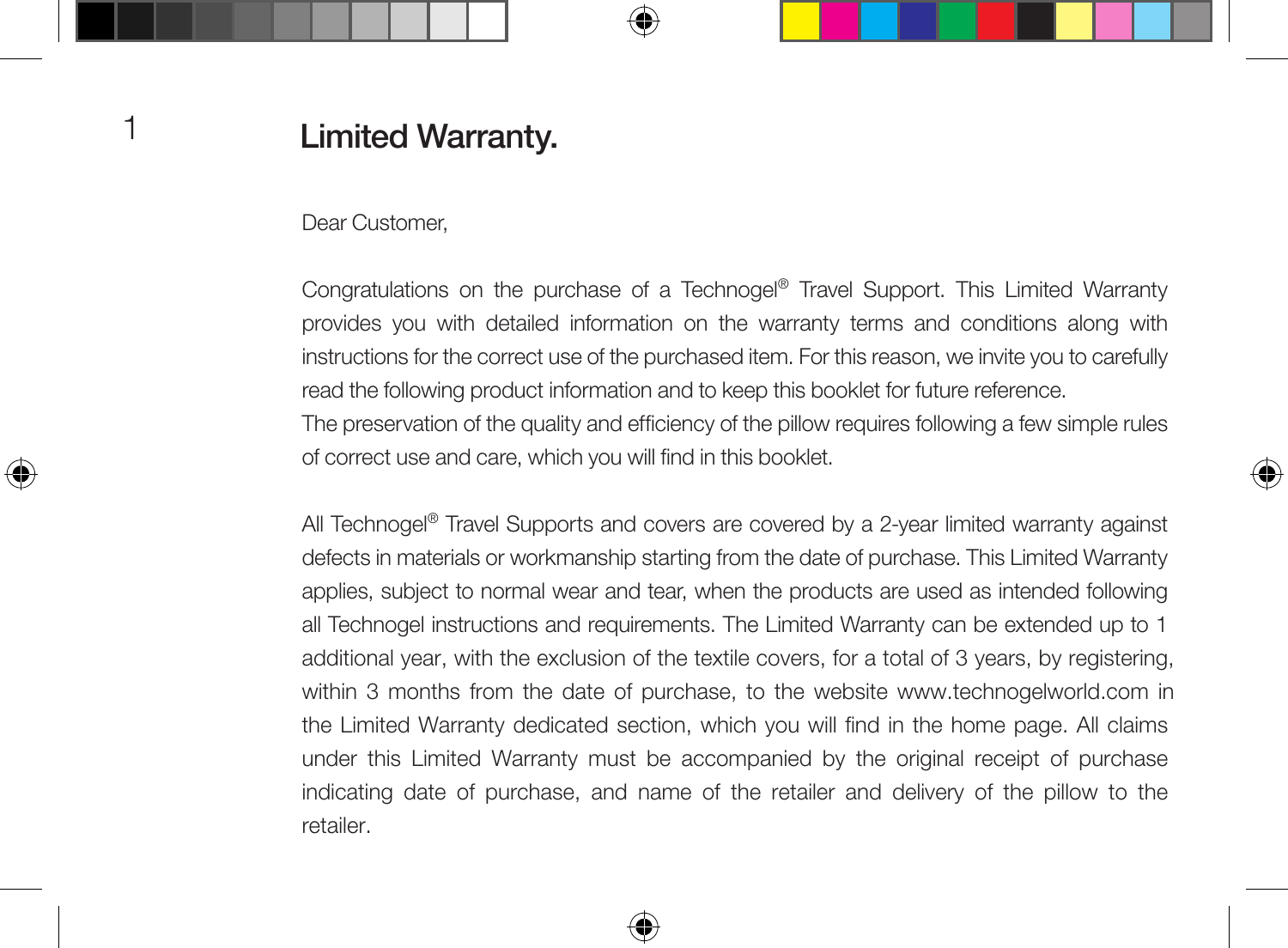This Limited Warranty is valid only for the original purchaser of the product. An original purchaser is one who purchases the product directly from TECHNOGEL or an authorized retailer of TECHNOGEL. If purchaser is not the original purchaser of this product, he/she takes it "as is" and "with all faults".

Technogel's sole obligation under this Limited Warranty shall be to replace the pillow and/or cover. The contact person for processing the warranty claim is the retailer where the product was purchased. The purchaser should bring the defective pillow to the retailer, who shall, in its sole discretion, determine whether to replace the Travel Support and/or cover. The Travel Support and/or cover may be replaced with a currently available model, which may differ from the original. Replacement of the Travel Support or any of its components does not extend the duration of the original Limited Warranty.

The Limited Warranty provided for herein does not cover:

- changes in softness (which takes place over the years), which is natural and does not affect the characteristics of the product.

- products in an unsanitary condition, particularly due to bodily fluid stains.

- damage directly or indirectly caused by people, animals or things, due to the non-compliance with the instructions of Technogel on the recommended use and maintenance of the Travel Support and cover.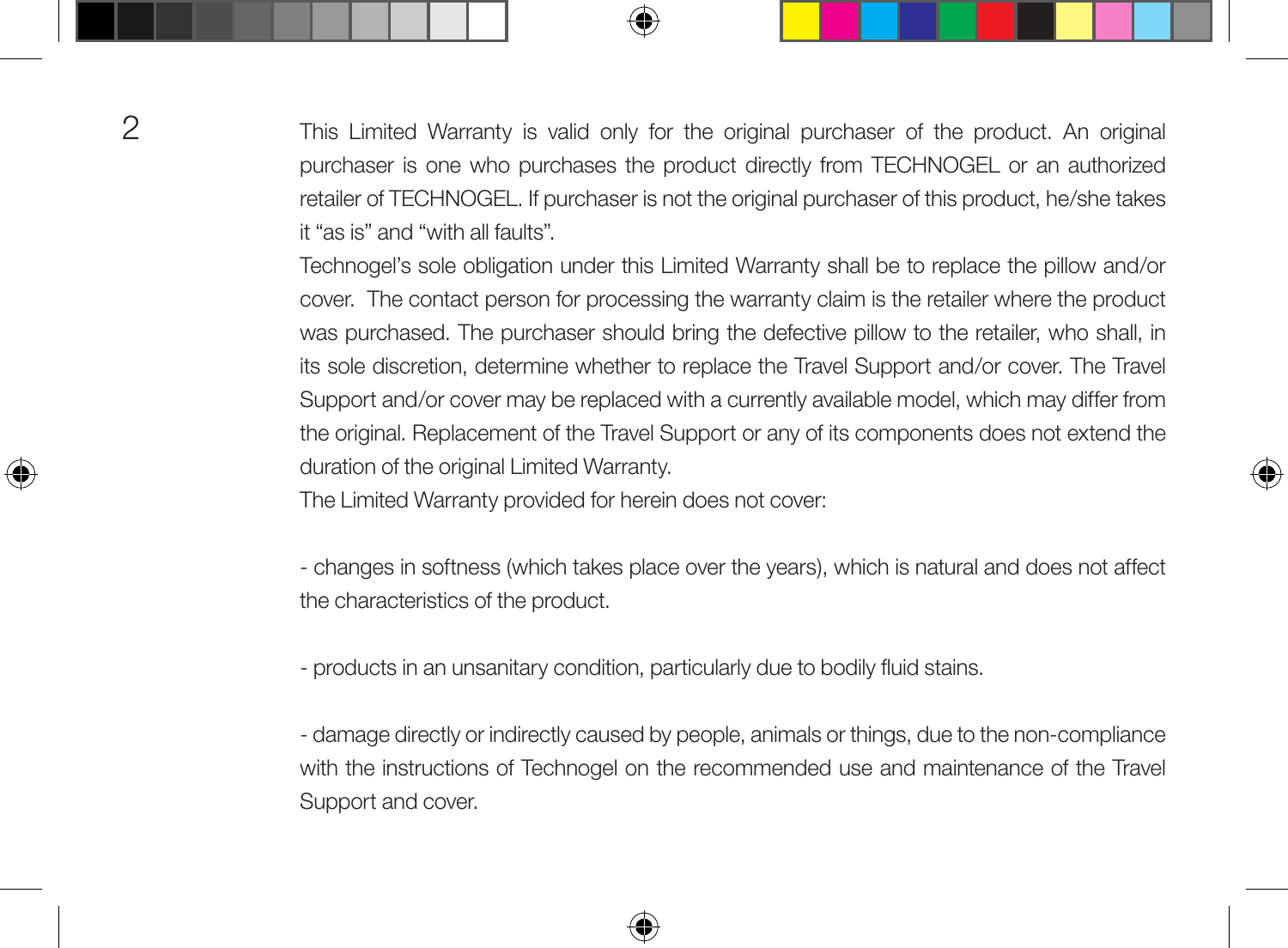3 - personal dissatisfaction with the features and characteristics noticeable at the time of purchase (e.g. the Travel Support is too soft/hard, retains/disperses too much heat, etc.).

> - deterioration due to normal wear and tear and deterioration caused by external agents such as fire, water, steam, sunbeams or similar.

> - the product as a remedy for any specific medical condition. Technogel does not warrant against any complications resulting from the use or inability to use this product. We do not warrant individual comfort preferences, pillowcase fit or height issues.

> Terms and conditions set forth in this Limited Warranty shall be the consumer's sole and exclusive remedy should the product fail during the Limited Warranty period.

> THE EXPRESS WARRANTIES SET FORTH HEREINABOVE ARE IN LIEU OF ALL OTHER WARRANTIES EXPRESS OR IMPLIED, INCLUDING WITHOUT LIMITATION, ANY WARRANTIES OF MERCHANTABILITY OR FITNESS FOR A PARTICULAR PURPOSE, AND ALL SUCH OTHER WARRANTIES ARE HEREBY DISCLAIMED AND EXCLUDED BY TECHNOGEL. IN NO EVENT SHALL OTTO BOCK'S LIABILITY OF ANY KIND INCLUDE ANY SPECIAL, INCIDENTAL OR CONSEQUENTIAL DAMAGES, EVEN IF TECHNOGEL SHALL HAVE BEEN ADVISED OF THE POSSIBILITY OF SUCH POTENTIAL LOSS OR DAMAGE.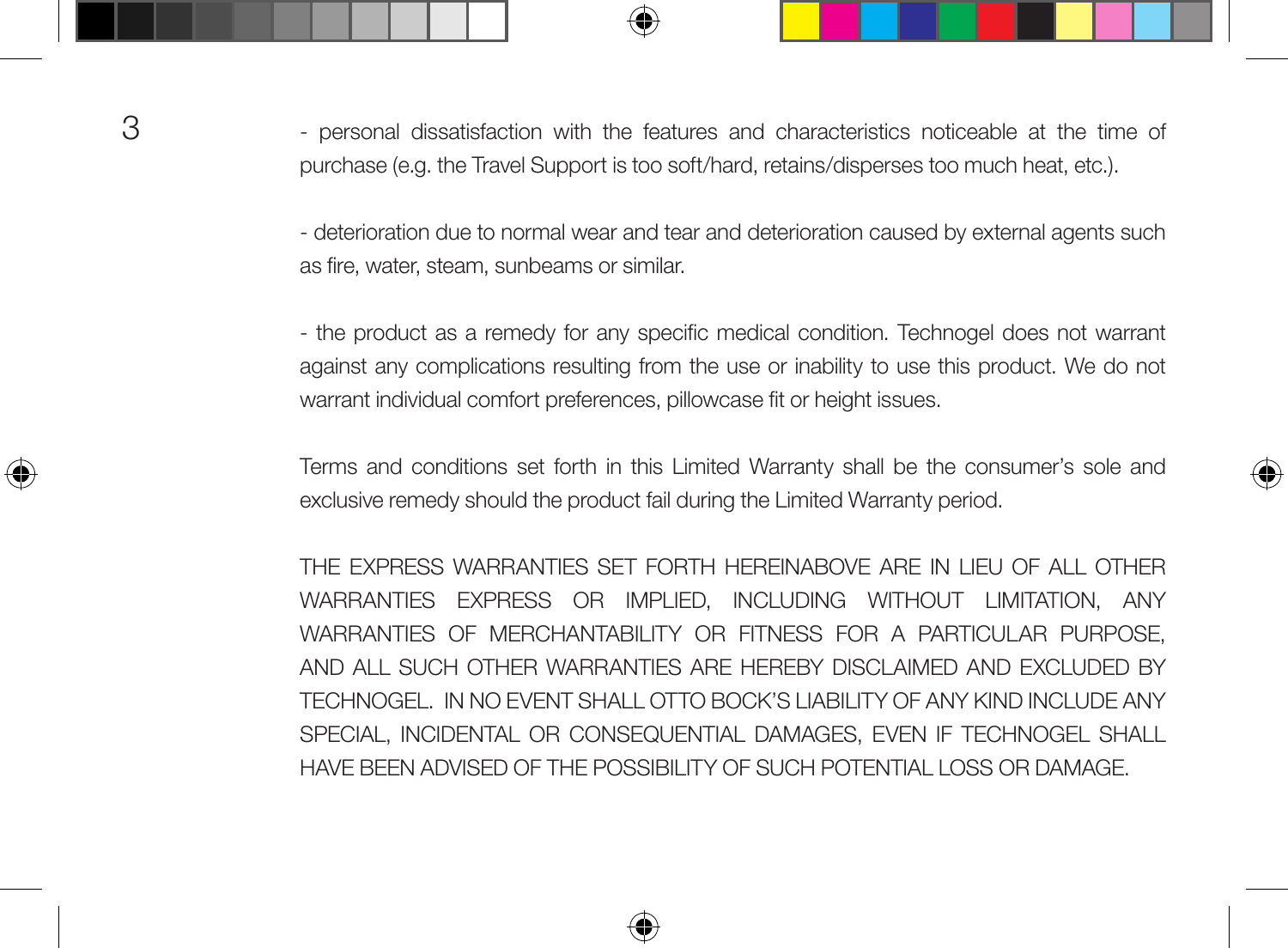Some states do not allow the exclusion or limitation of incidental or consequential damages, so the above limitation may not apply to you. This warranty gives the purchaser specific legal rights, and the purchaser may also have other rights, which may vary from state to state.

#### MODELS AND SIZES OF THE TRAVEL SUPPORTS COVERED BY THIS LIMITED WARRANTY

Model: Travel Pillow. Model: Travel Collar.

If you have questions regarding the Technogel® Travel Supports or any of the information provided herein, you may contact Customer Service Department. Please find instructions on our www.technogelworld.com website.

#### **Please retain this Limited Warranty and your original invoice for three (3) years.**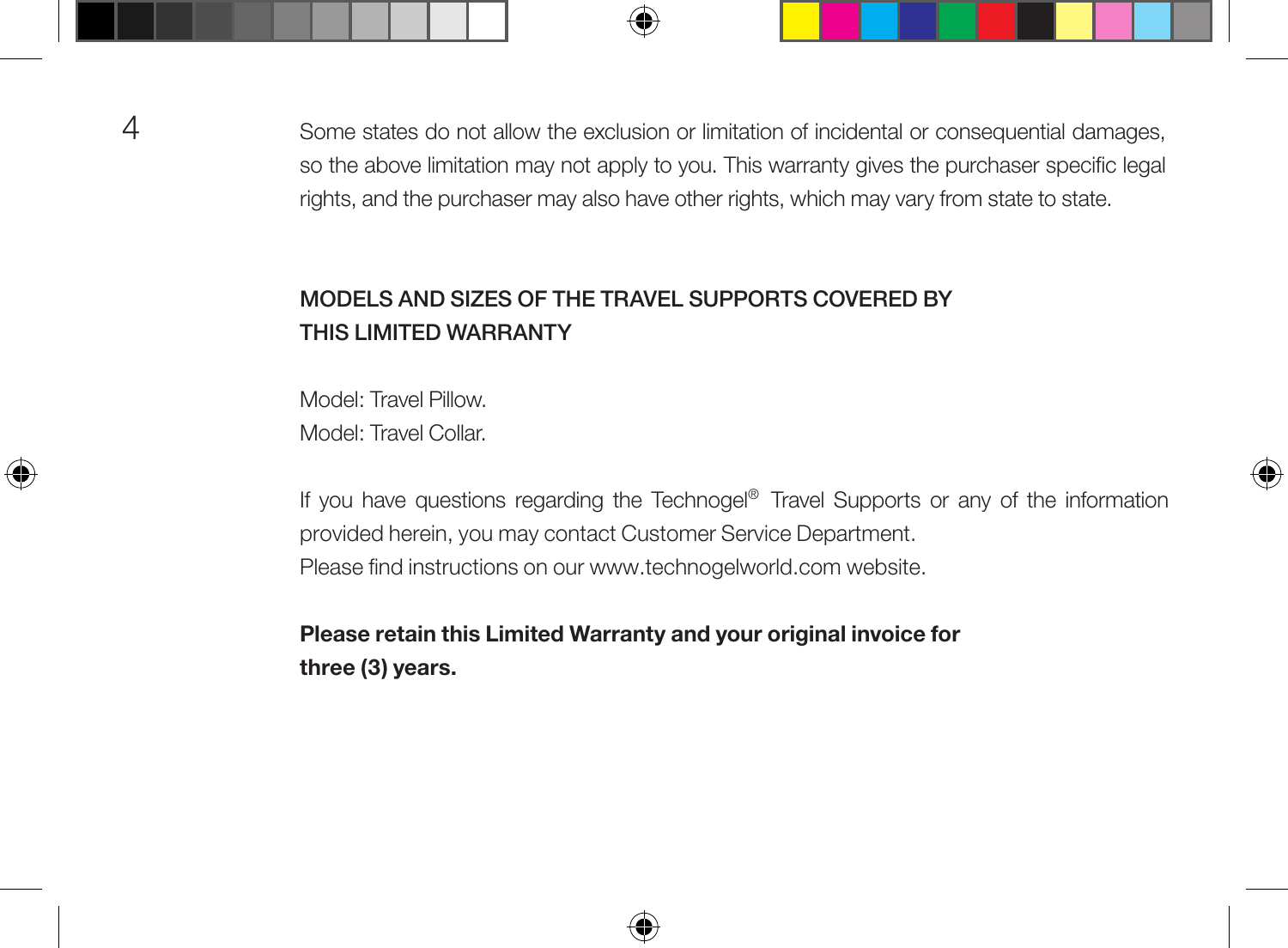## Instructions for use.

Your new Technogel<sup>®</sup> Travel Support has been produced with the highest quality materials and state-of-the-art technologies. In order to achieve high performance for the life span of the pillow and for proper pillow care it is sufficient to know and apply the following simple norms of use and care:

- NEVER LEAVE THE TRAVEL SUPPORT IN ENVIRONMENTS WITH TEMPERATURE OVER 109°F OR LOWER THAN 50°F. THE PILLOW MAY RETAIN THE HEAT AND MAY BE UN-ADEQUATE FOR USE;

- The materials used may have their own specific odor, which will diminish in a short period of time. Leave the pillow out of its packaging in a dry, ventilated place for at least 12 hour before using it for the first time;

- A slight depression or change in softness, due to morphological adaptation, shall be considered normal;

- Do not use solvents or chemical substances on the fabric;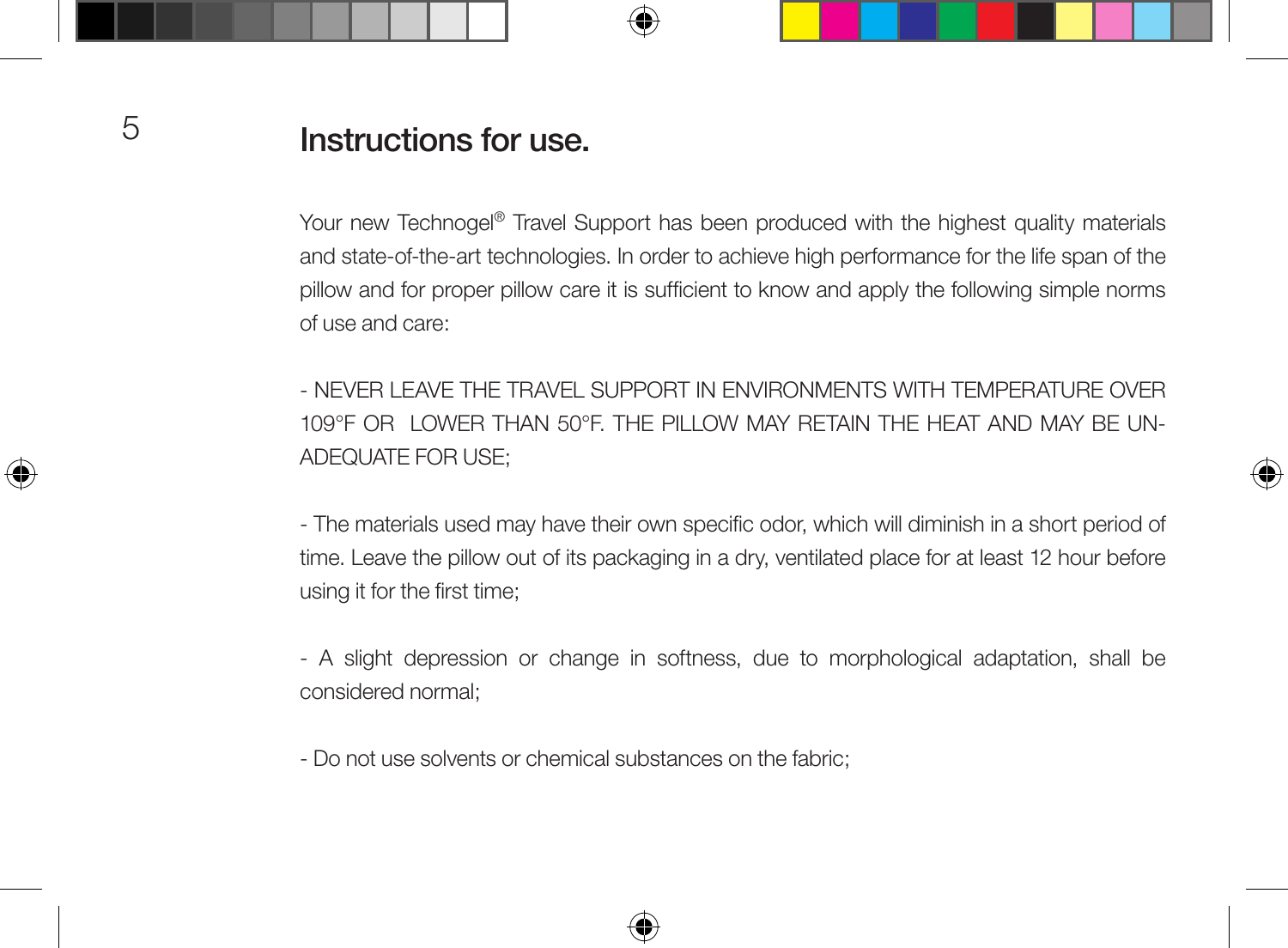- Do not use irons, blow dryers or other heat sources on the fabric when in place and/or on the pillow itself;

- Do not use steamers or steam sterilizers to hygienize the Travel Support. Such treatment would jeopardize the texture and duration of the pillow;

- The sewed protection cover shall not be wet, washed with water or ironed;

- Do not remove the sewed protection cover. The warranty is void if the cover is broken;

- Store horizontally in a dry place between 50°F and 109 °F, with no weight on top;

- Do not expose the Travel Support to sunbeams or external agents such as UV rays, fire, water or steam;

- Pillow protector is recommended;

- It is advisable to use the pillow between 60,8 °F and 77 °F, with a relative humidity of approximately 50%;

- Do not allow your Travel Support to get wet. Protect it from water or other liquids;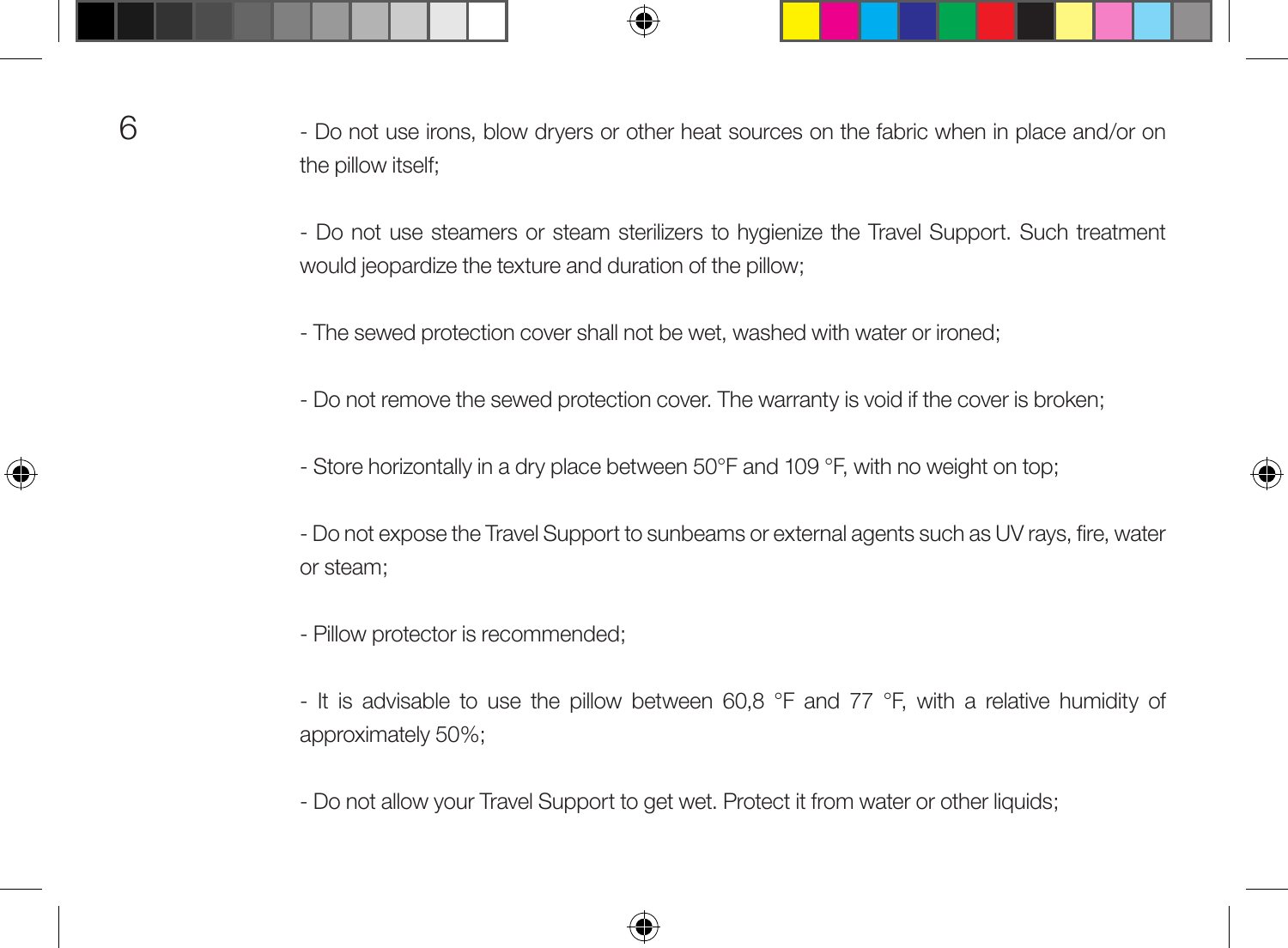7 - Do not remove the law tag label at the end of your Travel Support;

- Do not wash or dry clean the core (foam and Technogel® combination) of your Travel Support;

- Avoid contact with sharp objects or edges that could tear or cut the Travel Support.

The Technogel Limited Warranty is valid only if the Technogel® Travel Support has been used in accordance with all of the foregoing and following instructions and recommendations:

- It has never been used as to cause harm, damage and/or deformation/alteration to the components of the product;

- It has not been wet and/or stained (it shall look perfectly clean and in excellent sanitary conditions);

- Different use from the declared intended use. In particular, the pillow is conceived solely for supporting the head of people. It is not indicated for children under 3 years (36 months) of age and animals;

- Non-compliance with the recommended use and maintenance advice provided;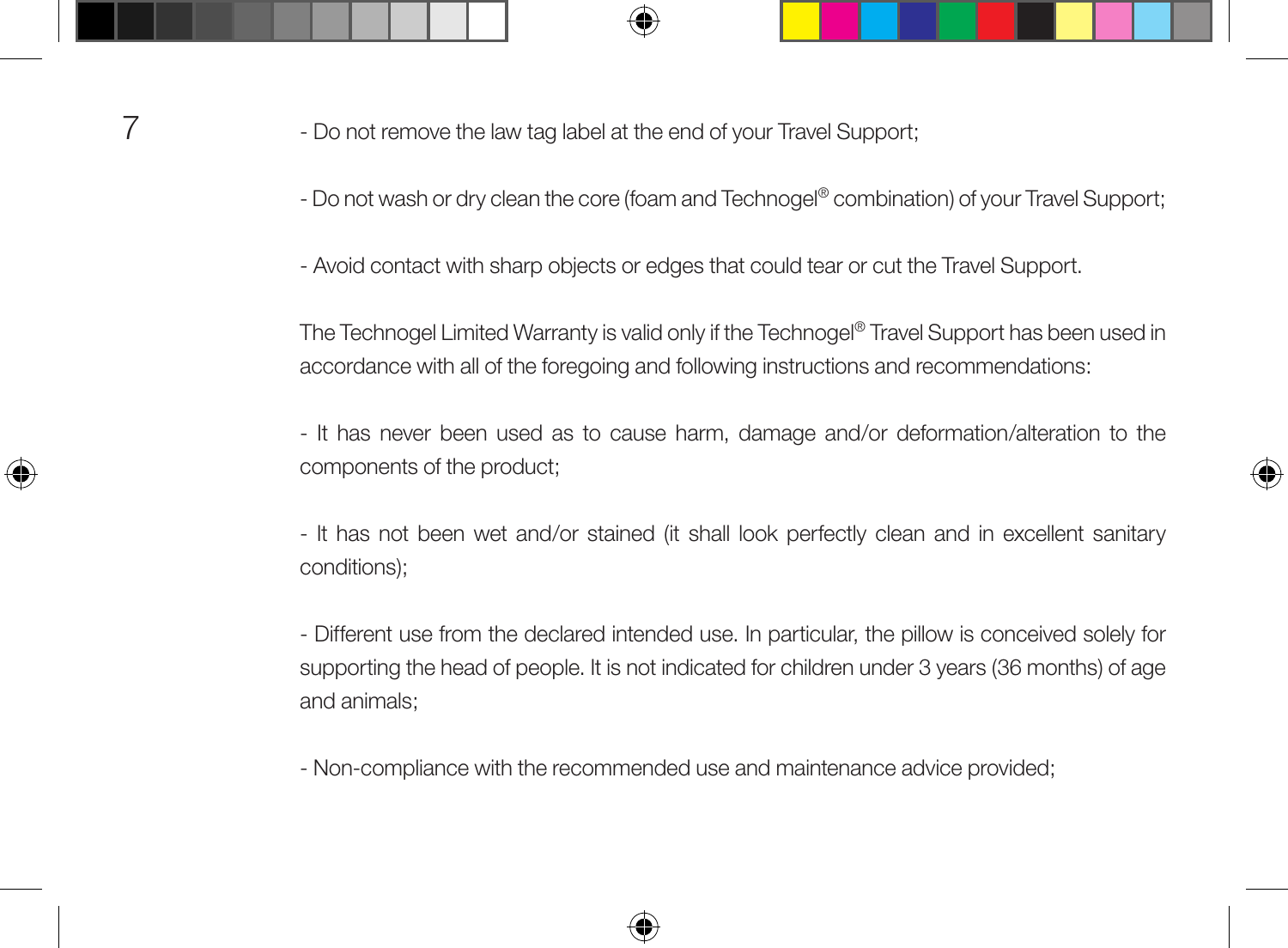- The product has not been altered or tampered with by an unauthorized person;

- The Travel Support has sustained intentional or accidental damage.

The above-mentioned actions relieve Technogel of any responsibility for any damage, direct or indirect, of any nature whatsoever, to people or things, as a result of improper use. The Travel Support comes with a second protective cover that can be washed, following the instructions on the label attached to the cover.

**WARNING: Discard the plastic wrapping on your pillow as soon as possible; a child or pet can become entangled and suffocate. For security reasons do not expose the Travel Support to excessive direct heat sources (sun rays, microwaves oven, cooking plate, match, embers, cigarette etc.).**